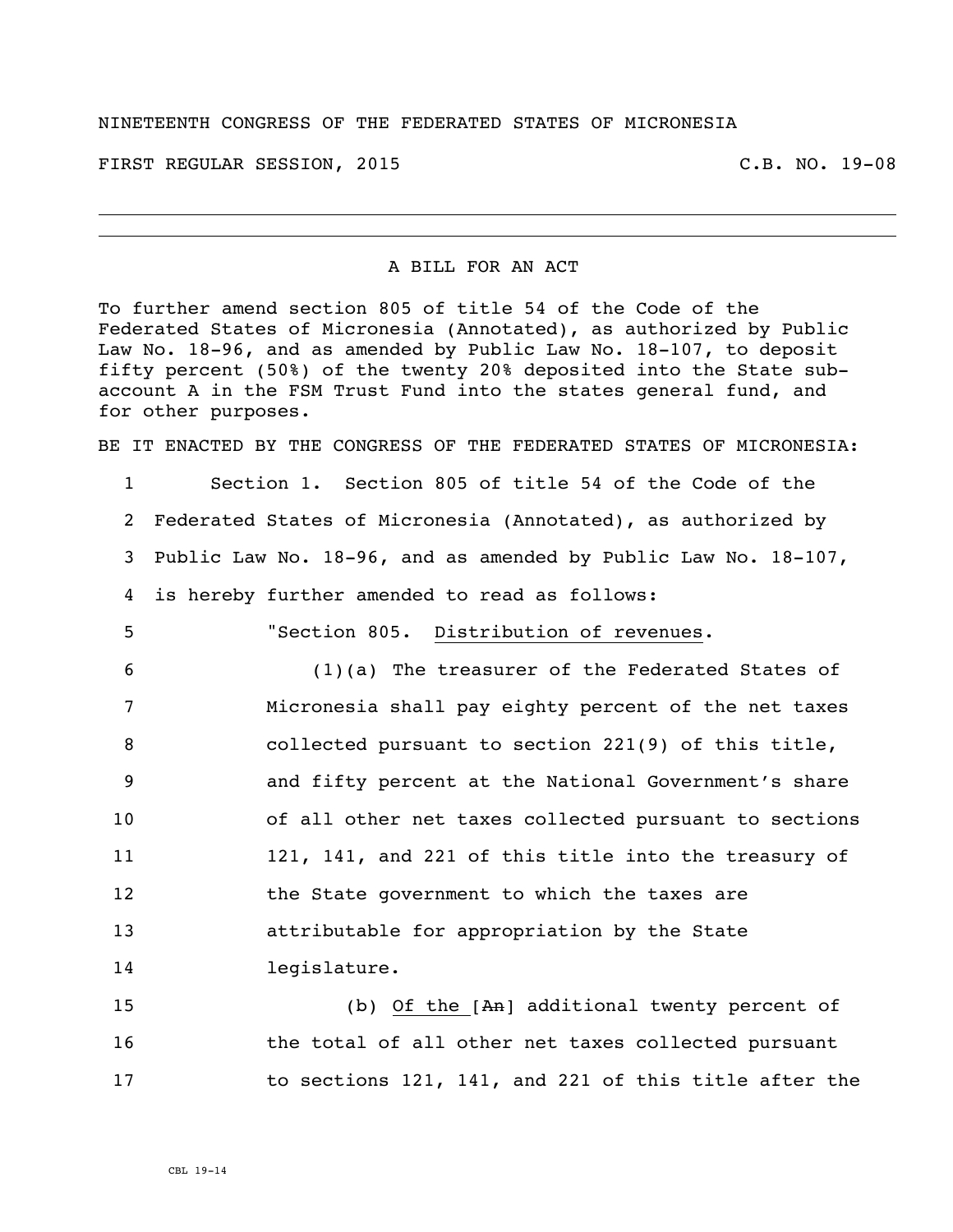C.B. NO. 19-08

 Treasurer of the Federated States of Micronesia has 2 administered distribution under subsection (a) [shall be] and deposited by the treasurer of the Federated States of Micronesia into the State sub-account "A" of the FSM Trust Fund on behalf of the National Government for the State government to which the taxes are attributable, fifty percent (50%) shall be deposited by the treasurer of the National Government **19** into the States general funds. The [<del>additional</del> 10 twenty percent (20%) ] fifty percent (50%) deposited by the National Government into individual States 12 sub-account A may not be withdrawn by the States.

 (c) Twenty-five percent of the amount remaining, after the transfer of funds pursuant to subsections 1(a) and 1(b) of this section, of the net 16 taxes collected pursuant to subsection 221(1) of this **title shall be placed in an account to be used solely**  for post-graduate school scholarships or full-time post-secondary courses of study leading to commercial Federal Aviation Administration (FAA) licenses, ratings and certifications. The allottee of the scholarship funds shall be the President of the Federated States of Micronesia or his designee; (d) Except as specifically provided in parts

(a), (b) and (c) of this subsection, all net taxes